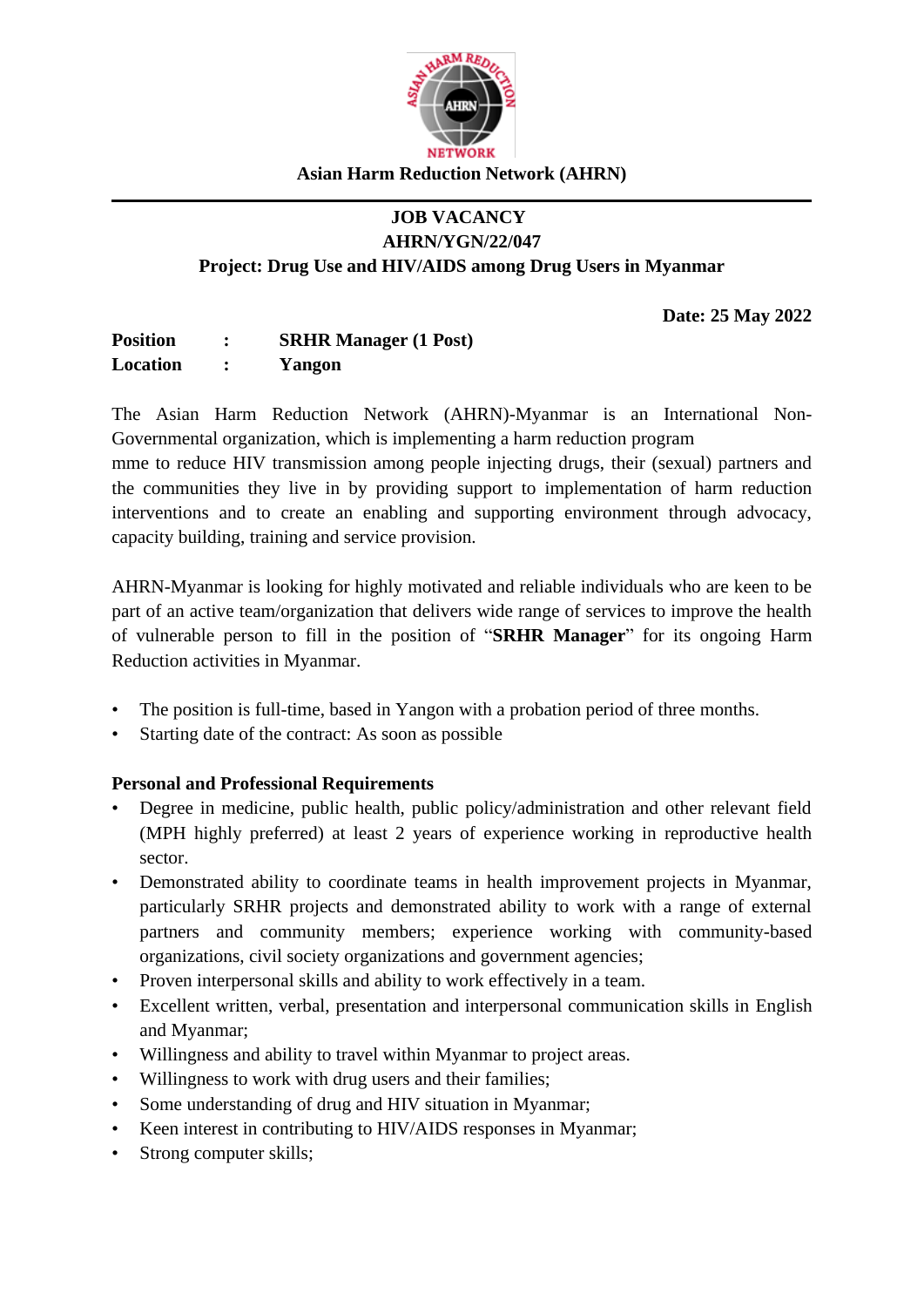#### **Main Responsibilities**

#### **Advocacy/Coordination Tasks**

- Representing and advocating AHRN integrated harm reduction/SRHR/Nutrition program at national and local level with concerned officials, FMO focal and relevant CBOs and other relevant networks in consultation with the Program Coordinator (HIV Care) and Health Director;
- Representing AHRN Myanmar on medical related meeting events (i.e., SRHR, GBV, Maternal and Child Health, Cervical cancer screening and referral, WFP nutrition ...);
- Review National programs and donor reports submitted by field offices and provide necessary inputs and suggestions to Program Coordinator (HIV Care) to finalize the reports;
- Review medical data related to SRHR and Nutrition activities and report to Program Coordinator (HIV Care) for discussion and action as needed;

# **SRHR Related Tasks**

- Assist Program Coordinator (HIV Care) in development and expansion of SRHR interventions into existing Harm Reduction Program;
- Implement of SRHR interventions according to WHO, international and national guidelines;
- Develop, revise and update protocols, guidelines, SOPs and resource materials related to SRHR;
- Guide and lead in the project planning and monitoring and evaluation of the work plan activities and deliverables;
- Oversee, track and coordinate all aspects of the SRHR project schedule and work plan including activities, reporting requirements and deliverables;
- Contribute to donor reporting on project progress per reporting schedule, and on ad hoc basis as requested;
- Prepare technical and program summary reports including reports to the donor, articles for publication, and other dissemination channels of project success;

# **WFP related tasks**

- Assist Program Coordinator (HIV Care) in developing proposals, identifying the healthcare needs of targeted populations, and expansion of nutrition support activities;
- Provide technical support to the regional offices and project clinics in implementation of food assistance program for the PLHIV/TB patients;
- Support and guide Project Managers in preparation of WFP monthly, quarterly and annual reports;
- Participate in coordination meetings organized by regional or central WFP;

#### **Staff Capacity Building, Monitoring and Evaluation Tasks**

- Facilitate in planning and arrangement of technical capacity building trainings (i.e., clinical management training, linkage to care workshop, drug treatment, etc.…)
- Conduct medical trainings for assigned technical areas such as SRHR, GBV, Nutrition, Infection Prevention and Control, Cross Cutting Themes;